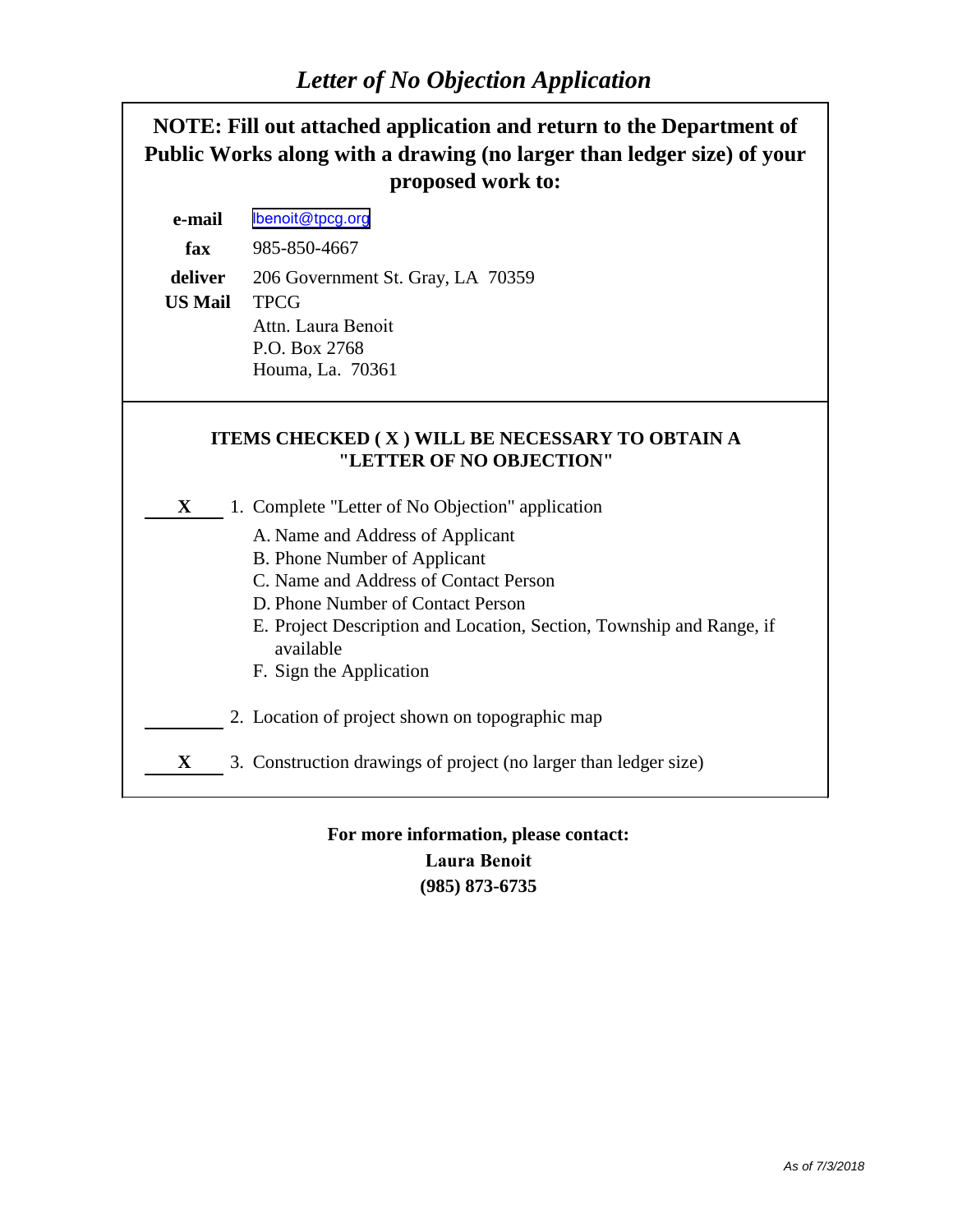



# TERREBONNE PARISH CONSOLIDATED GOVERNMENT

P.O. BOX 6097 HOUMA, LOUISIANA 70361 HOUMA, LOUISIANA 70361 (985) 868-5050

(985) 868-3000

### **APPLICATION FOR LETTER OF NO OBJECTION**

\_\_\_\_\_\_\_\_\_\_\_\_\_\_\_\_\_\_\_\_\_\_\_\_\_\_\_\_\_\_\_\_\_\_\_\_\_\_\_\_\_\_\_\_\_\_\_\_\_\_\_\_\_\_\_\_\_\_\_\_\_\_\_\_\_\_\_\_\_\_\_\_\_\_\_\_\_\_\_\_\_\_\_\_

\_\_\_\_\_\_\_\_\_\_\_\_\_\_\_\_\_\_\_\_\_\_\_\_\_\_\_\_\_\_\_\_\_\_ \_\_\_\_\_\_\_\_\_\_\_\_\_\_\_\_\_\_\_\_\_\_\_\_\_\_\_\_\_\_\_\_\_\_

\_\_\_\_\_\_\_\_\_\_\_\_\_\_\_\_\_\_\_\_\_\_\_\_\_\_\_\_\_\_\_\_\_\_ \_\_\_\_\_\_\_\_\_\_\_\_\_\_\_\_\_\_\_\_\_\_\_\_\_\_\_\_\_\_\_\_\_\_

\_\_\_\_\_\_\_\_\_\_\_\_\_\_\_\_\_\_\_\_\_\_\_\_\_\_\_\_\_\_\_\_\_\_ \_\_\_\_\_\_\_\_\_\_\_\_\_\_\_\_\_\_\_\_\_\_\_\_\_\_\_\_\_\_\_\_\_\_

FOR OFFICE USE ONLY APPLICATION NUMBER: \_\_\_\_\_\_\_\_\_\_\_

Date: \_\_\_\_\_\_\_\_\_\_\_\_\_\_\_\_\_\_\_\_

1a. Name & Address of Applicant: 1b. Name, Address & Title of Contact Person:

Telephone Number: \_\_\_\_\_\_\_\_\_\_\_\_\_\_\_\_\_\_\_ Telephone Number: \_\_\_\_\_\_\_\_\_\_\_\_\_\_\_\_\_

**\_\_\_\_\_\_\_\_\_\_\_\_\_\_\_\_\_\_\_\_\_\_\_\_\_\_\_\_\_\_\_\_\_\_\_\_\_\_\_\_\_\_\_\_\_\_\_\_\_\_\_\_\_\_\_\_\_\_\_\_\_\_\_\_\_\_\_\_\_\_\_\_\_\_\_\_\_\_\_\_\_\_\_\_\_** 2. Describe proposed activity (list all sections by township and range):

3. In the event there is any damage caused by the above describer activity,

\_\_\_\_\_\_\_\_\_\_\_\_\_\_\_\_\_\_\_\_\_\_\_\_\_\_\_\_\_\_\_\_\_\_\_\_\_\_\_\_\_\_will be held responsible.

Name of Applicant

**A LETTER OF NO OBJECTION IS INTENDED ONLY AS THE DEPARTMENT OF PUBLIC WORKS' EXPRESSION OF NO OBJECTION TO THE ISSUANCE OF PERMITS REQUIRED FOR THE PROPOSED WORK.**

**A LETTER OF NO OBJECTION DOES NOT GRANT NOR IMPLIES AUTHORIZATION TO ACCESS ANY PROPERTY OR SERVE AS AUTHORIZATION TO PERFORM MODIFICATIONS TO ANY PROPERTY THAT THE APPLICANT DOES NOT OWN IN FULL TITLE AND/OR POSSESSES THE NECESSARY CAPACITY AND AUTHORITY OF THE FULL TITLE OWNER(S).**

**A LETTER OF NO OBJECTION DOES NOT RELIEVE THE APPLICANT FROM ANY LIABILITY RELATIVE TO THE PROPOSED WORK."**

**I HEREBY CERTIFY THAT ALL ACTIVITIES DESCRIBED HEREIN, AND ALL DOCUMENTS SUBMITTED FOR REVIEW ARE TRUE AND CORRECT.**

**\_\_\_\_\_\_\_\_\_\_\_\_\_\_\_\_\_\_\_\_\_\_\_\_\_\_\_\_\_\_\_ \_\_\_\_\_\_\_\_\_\_\_\_\_\_\_\_\_\_\_\_\_\_\_\_\_\_\_\_\_\_\_\_\_\_\_\_\_\_\_\_**

\_\_\_\_\_\_\_\_\_\_\_\_\_\_\_\_\_\_\_\_\_\_\_\_\_\_\_\_\_\_\_\_\_\_ \_\_\_\_\_\_\_\_\_\_\_\_\_\_\_\_\_\_\_\_\_\_\_\_\_\_\_\_\_\_\_\_\_\_\_\_\_\_\_\_\_\_\_\_

Signature of Applicant Signature of Authorized Agent (if other that applicant)

Address Title

\_\_\_\_\_\_\_\_\_\_\_\_\_\_\_\_\_\_\_\_\_\_\_\_\_\_\_\_\_\_\_\_\_\_

\_\_\_\_\_\_\_\_\_\_\_\_\_\_\_\_\_\_\_\_\_\_\_\_\_\_\_\_\_\_\_

City, State, Zip Code

Date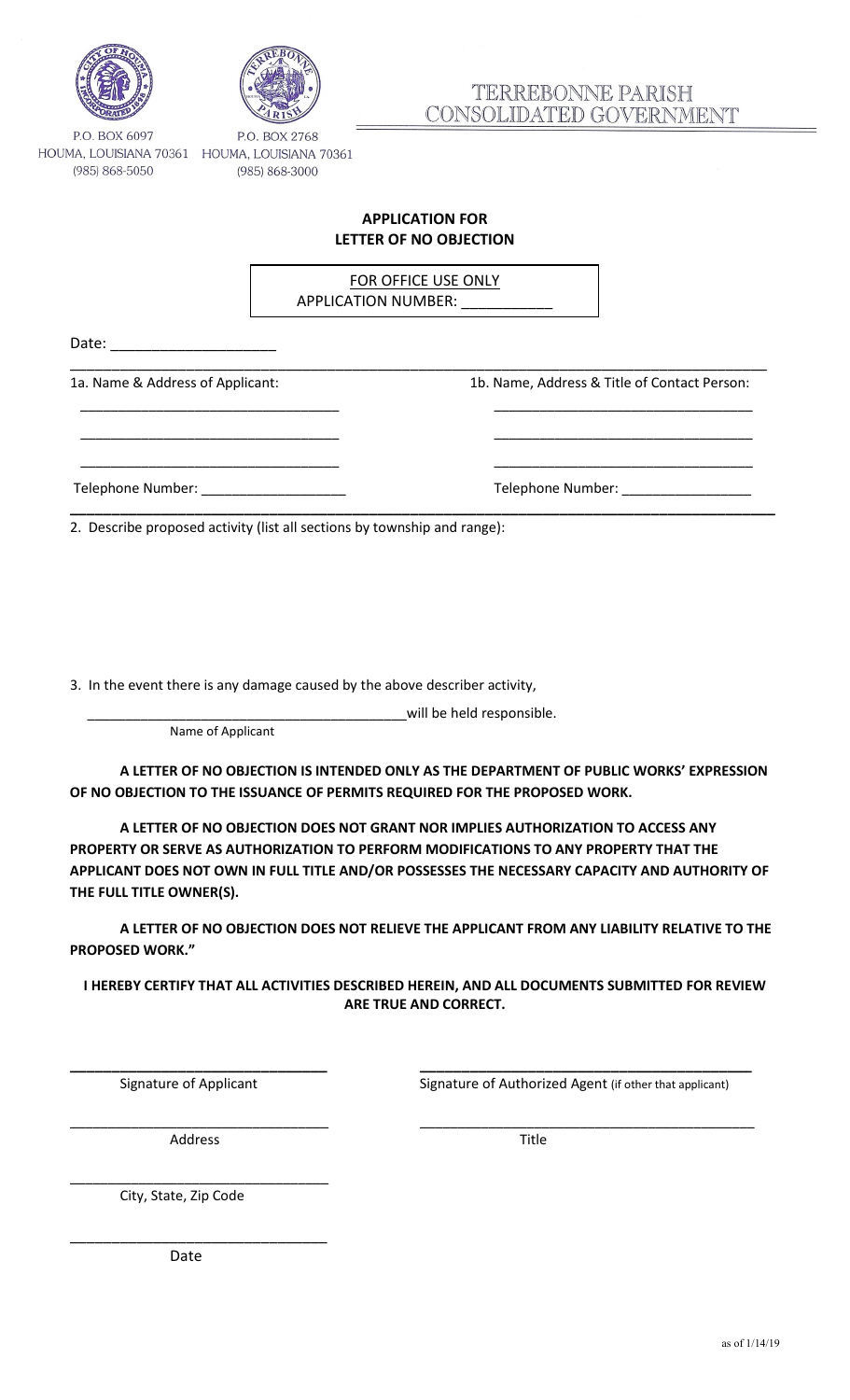JOHN NAVY, CHAIRMAN

**DISTRICT 1** JOHN NAVY **DISTRICT 3 GERALD MICHEL DISTRICT 5** CHRISTA M. DUPLANTIS-PRATHER, RN **DISTRICT 7** ALIDORE "AL" MARMANDE **DISTRICT 9 STEVE TROSCLAIR** 



DIRK GUIDRY, VICE CHAIRMAN

**DISTRICT 2 ARLANDA J. WILLIAMS DISTRICT 4 SCOTTY DRYDEN DISTRICT 6 DARRIN GUIDRY DISTRICT 8 DIRK GUIDRY COUNCIL CLERK VENITA H. CHAUVIN** 

Post Office Box 2768 . Houma, LA 70361 Government Tower Building . 8026 Main Street, Suite 600 . Houma, LA 70360 Telephone: (985) 873-6519 · FAX: (985) 873-6521 vchauvin@tpcg.org www.tpcg.org

June 30, 2016

**MEMO TO:** Gordon E. Dove **Parish President** 

FROM:

Venita H. Chauvin Council Clerk

### RE: Placement of Structures within Drainage Servitudes

Please allow this memo to confirm that the Council adopted the attached ordinance that amends the Parish Code to authorize the Parish President to enter into a written agreement with a landowner for the placement of a structure within a drainage servitude.

By copy of this memo, the appropriate staff members are being advised of this action.

Feel free to contact me if you have any questions on this matter.

Attachment: cc: Parish Manager Al Levron Parish Attorney Jules Hebert Municipal Code Corp. (via email)  $/v$ hc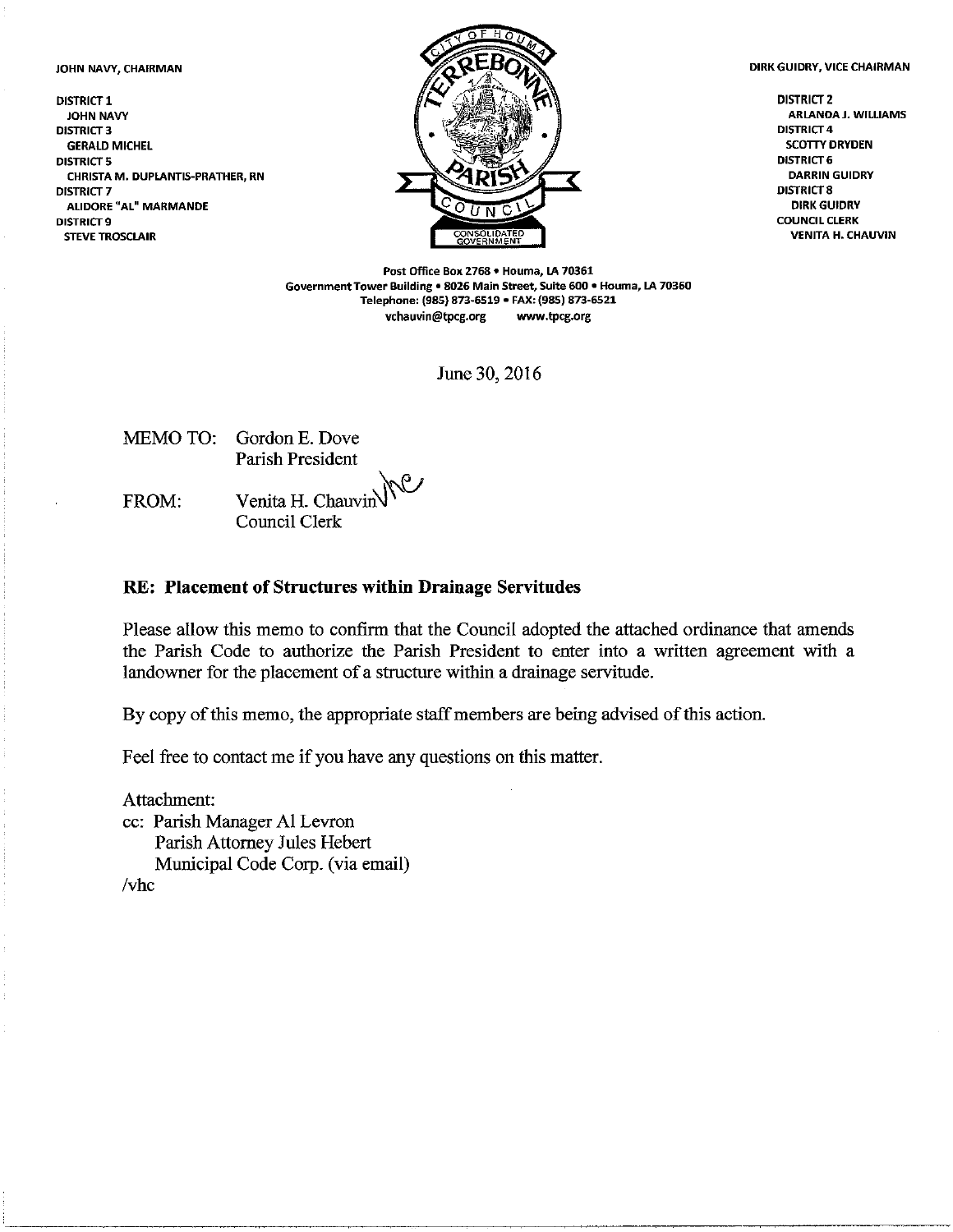OFFERED BY: **SECONDED BY:**  Mr. S. Trosclair Mr. S. Dryden

### ORDINANCE NO. 8718

AN ORDINANCE TO AMEND TERREBONNE PARISH CODE OF ORDINANCES SECTION 22-189 TO AUTHORIZE THE PARISH PRESIDENT TO ENTER INTO A WRITTEN AGREEMENT WITH A LANDOWNER FOR THE PLACEMENT OF A STRUCTURE WITHIN A DRAINAGE SERVITUDE, TO PROVIDE FOR A STANDARD WRITTEN AGREEMENT FOR SAME, AND TO PROVIDE FOR RELATED MATTERS.

WHEREAS, Section  $1 - 06$  of the Home Rule Charter for the Parish of Terrebonne provides that the parish government shall have the right, power and authority to pass all ordinances requisite or necessary to promote, protect and preserve the general welfare, safety, health, peace and good order of the parish, including, but not by way of limitation, the right, power and authority to pass ordinances on all subject matter necessary, requisite or proper for the management of the parish affairs, and all other subject matter without exception, subject only to the limitations that the same shall not be inconsistent with the Constitution or expressly denied by the general law applicable to the parish; and

WHEREAS, the TPCG and its ancestors in title have acquired various drainage servitudes and rights-of-way (Servitudes) for the purpose of installing and maintaining drainage facilities, and

WHEREAS, the existence, use, maintenance and improvement of these drainage Servitudes are necessary to provide public services for the benefit of the residents and businesses of Terrebonne Parish, and

WHEREAS, these Servitudes are a type of real property interest that cannot be donated, pledged, or given away except in conformance with Article VII, Section 14 of the Constitution of the State of Louisiana, and

WHEREAS, the Terrebonne Parish Council on behalf of the Terrebonne Parish Consolidated Government recognizes that the Parish should be good stewards in the management of servitudes due to the vital role they play in the delivery of services to the public and in furtherance of the health, safety and welfare of the public, and

WHEREAS, the Terrebonne Parish Council further recognizes that from time to time residents request permission to install fences or other structures on, over or along drainage servitudes and/or wish to install additional items(s) within above noted servitudes herein defined as items such as but not limited to any forms of vegetation and all other structures on, over or along drainage servitudes.

WHEREAS, Section 22-189 currently authorizes the Terrebonne Parish Council to enter into a written agreement with the servitude grantor to authorize the placement of a structure within a servitude; and

WHEREAS, historically, by virtue of Terrebonne Parish Council Resolution No. 13-179, the Terrebonne Parish Council has authorized same by way of issuance of a Letter of No Objection, when, in the opinion of the Administration, the placement of the structure and/or additional obstructions do not render the enjoyment of these servitude property rights overly burdensome on the public, nor does it prevent the delivery of public service, and

WHEREAS, in order to provide for a more efficient turnaround, the Terrebonne Parish Council and Parish Administration wishes to transfer these duties to the Parish President, and designate a standard form of agreement for same; and

NOW, THEREFORE BE IT RESOLVED by the Terrebonne Parish Council, that Section 22-189 of the Terrebonne Parish Code of Ordinances be amended to reflect that the Parish President, rather than the Council, be and is hereby authorized to enter into written agreements for the placement of a structure within a servitude as authorized therein, the said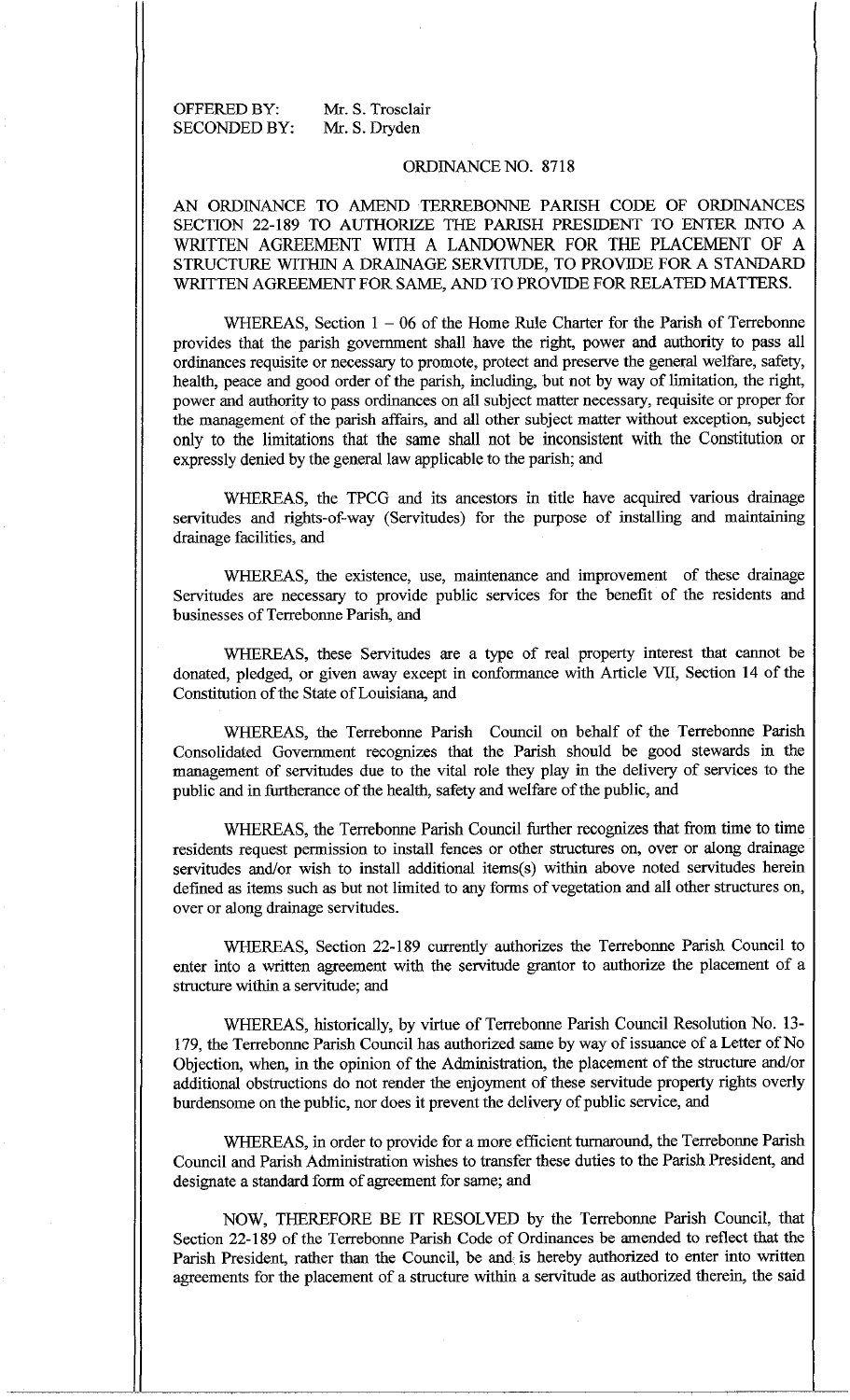amendment being set forth at Section I herein below, and

BE IT FURTHER RESOLVED that any Letter of No Objection (LONO) issued in accord with this policy shall include a fully executed Drainage Obstruction Acknowledgement and Indemnity Agreement substantially in conformance with the standard form attached hereto.

#### **SECTION I**

The Code of Ordinances of Terrebonne Parish at Sections  $22 - 189$  is hereby amended, using strikethrough to indicate deletions and <u>underlining</u> to indicate additions, to read as follows:

### Sec. 22-189. - Construction.

It shall be unlawful for any person to place or construct or in any way cause the construction or placement of any type structure within a drainage servitude without the express written consent of the council Parish President and/or the grantor and the execution of a standard Drainage Obstruction Acknowledgement and Indemnity Agreement, subject to the final approval of the Parish President. The standard Drainage Obstruction Acknowledgement and Indemnity Agreement is available at Appendix C, Form 1, of this Code.

#### **SECTION II**

The Terrebonne Parish Council, on behalf of the Terrebonne Parish Consolidated Government, hereby creates and enacts Appendix  $C -$  Standard Forms to the Terrebonne Parish Code of Ordinances, for the purposes of codifying standard forms and/or agreements, including, but not limited to, the agreement annexed hereto.

#### **SECTION III**

The Terrebonne Parish Council does hereby approve the Drainage Obstruction Acknowledgment and Indemnity Agreement, a copy of which is annexed hereto and incorporated herein, to serve as the standard form of agreement between the Terrebonne Parish Consolidated Government and any person wishing to place a structure or other obstruction within a drainage right of way. Said agreement shall be subject to the final approval of the Parish President on a case by case basis. The Drainage Obstruction Acknowledgement and Indemnity Agreement shall be and is hereby codified as Form 1 of Appendix C of the Terrebonne Parish Code of Ordinances.

#### **SECTION IV**

If any word, clause, phrase, section or other portion of this ordinance shall be declared null, void, invalid, illegal, or unconstitutional, the remaining words, clauses, phrases, sections and other portions of this ordinance shall remain in full force and effect, the provisions of this ordinance hereby being declared to be severable.

#### **SECTION V**

This ordinance shall become effective upon approval by the Parish President or as otherwise provided in Section 2-13(b) of the Home Rule Charter for a Consolidated Government for Terrebonne Parish, whichever occurs sooner.

This ordinance, having been introduced and laid on the table for at least two weeks, was voted upon as follows:

#### THERE WAS RECORDED:

YEAS: S. Dryden, C. Duplantis-Prather, D.W. Guidry, Sr., A. Marmande, D. J. Guidry, S. Trosclair, J. Navy and A. Williams.